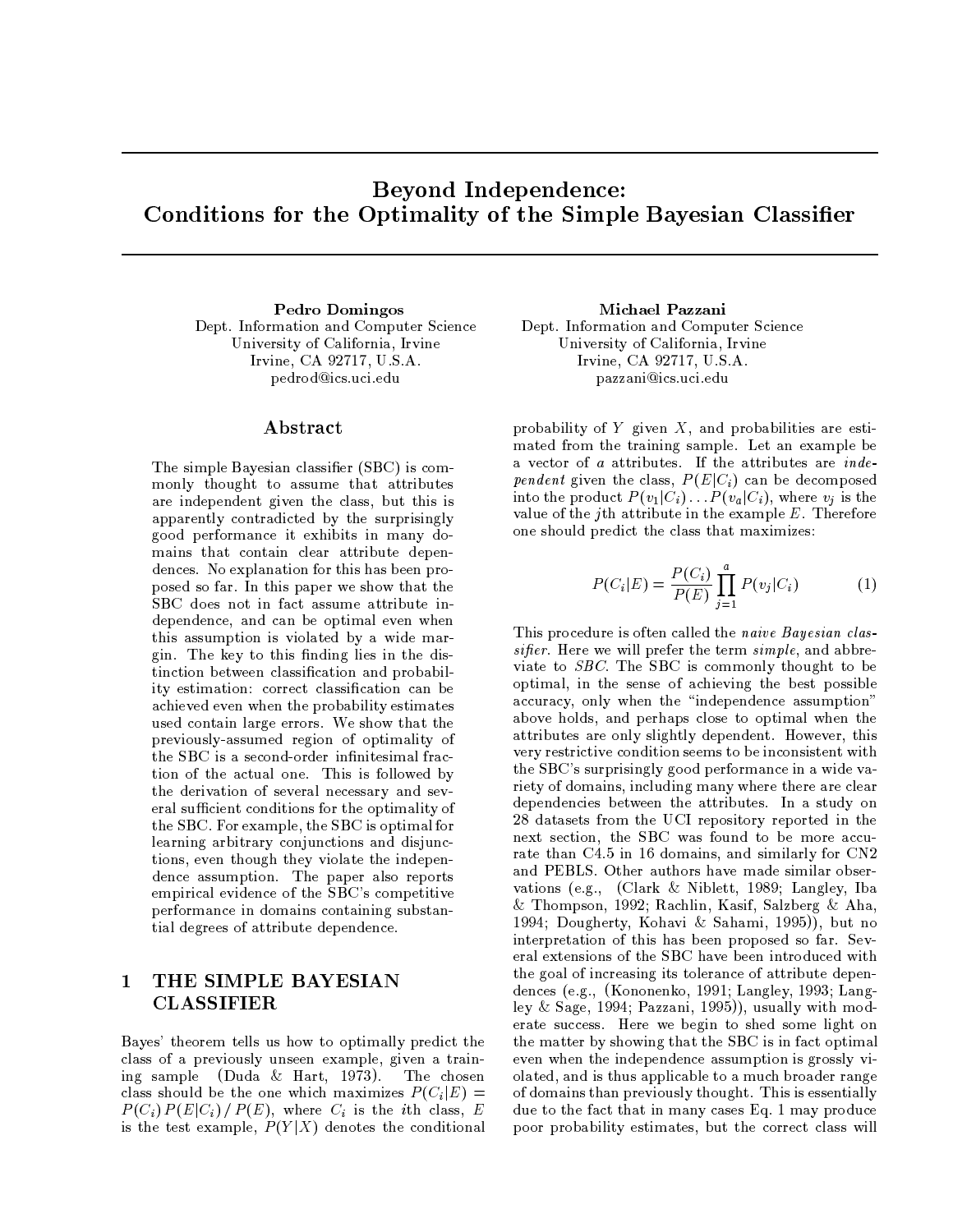still have the highest estimate, leading to correct classification.

After the empirical section, we begin by showing a simple example that illustrates some of the key points to be made. The following section contains the fundamental result of the paper: a derivation of necessary and sufficient conditions for the local optimality of the SBC (i.e., its optimality for any given example). This result is then generalized to a necessary and sufficient condition for the SBC's global optimality (i.e., its optimality for any given dataset). Finally, we show some fundamental limitations of the SBC, and that it is optimal for learning conjunctions and disjunctions.

#### $\overline{2}$ **EMPIRICAL EVIDENCE**

In order to investigate the SBC's performance compared to that of other classifiers, and relate it to the degree of attribute dependence in the data, an empirical study was carried out on a large and varied selection of datasets from the UCI repository (Murphy  $\&$  Aha, 1995). For the SBC, numeric values were discretized into ten equal-length intervals (or one per observed value, whichever was least). This has been found to give good results, more so than assuming normal distributions, as is often done in the pattern recognition literature (Dougherty, Kohavi & Sahami, 1995). Missing values were treated as having the value "?", at both training and testing times. This avoids losing potentially useful information. (For example, in medical domains, missing values often indicate that the doctors considered the corresponding tests unnecessary.) Null attribute probabilities  $P(v_i|C_i)$  were replaced by  $P(C_i)/e$ , where e is the number of training examples, as done in (Clark  $&$  Niblett, 1989) and elsewhere.

The SBC was compared with state-of-the art representatives of three major approaches to classification learning: decision tree induction  $(C4.5)$  (Quinlan, 1993)), instance-based learning (PEBLS,  $(Cost &$ Salzberg, 1993)) and rule induction (CN2, (Clark & Boswell,  $1991$ ). The default classifier, which assigns the most frequent class to all test examples, was also included. Twenty runs were conducted for each dataset, randomly selecting  $\frac{2}{3}$  of the data for training and the remainder for testing. The accuracies obtained are shown in Table 1.

The results are summarized in Table 2. The first line shows the number of domains in which the SBC was more accurate than the corresponding classifier, versus the number in which it was less. For example, the SBC was more accurate than C4.5 in 16 domains, and less in 12. The second line considers only those domains where the accuracy difference was significant at the 5% level, using a one-tailed paired  $t$  test. For example, the SBC was significantly more accurate than C4.5 in 12

datasets. According to both these measures, the SBC wins out over each of the other approaches (with the exception of number of significant wins vs. PEBLS). The last line shows the average rank of each algorithm, computed by, in each domain, assigning rank 1 to the most accurate algorithm, rank 2 to the second best, and so on (including the default classifier). The SBC is the best-ranked of all algorithms, indicating that when it does not win it tends to be the second best.

Overall the SBC is quite competitive with the other approaches. This is a remarkably good result for such a simple and apparently limited classifier. However, it can be due to the datasets themselves representing "easy" concepts (Holte, 1993), and does not by itself disprove the notion that the SBC relies on the assumption of attribute independence. To investigate this, we need to measure the degree of attribute dependence in the data in some way. Measuring high-order dependencies is difficult, because the relevant probabilities are apt to be very small, and not reliably represented in the data. However, a first and feasible approach consists in measuring pairwise dependencies (i.e., dependencies between pairs of attributes given the class). Given attributes  $A_m$  and  $A_n$  and the class variable C, a possible measure of the degree of pairwise dependence between  $A_m$  and  $A_n$  given C is (Wan & Wong, 1989; Kononenko, 1991):

$$
D(A_m, A_n | C) = H(A_m | C) + H(A_n | C) - H(A_m A_n | C)
$$
\n(2)

where  $A_m A_n$  represents the Cartesian product of attributes  $A_m$  and  $A_n$  (i.e., a derived attribute with one possible value corresponding to each combination of values of  $A_m$  and  $A_n$ ), and for all classes i and attribute values  $k$ :

$$
H(A_j|C) = \sum_i P(C_i) \sum_k -P(C_i \wedge A_j = v_{jk})
$$
  

$$
\log_2 P(C_i \wedge A_j = v_{jk})
$$
 (3)

 $D(A_m, A_n | C)$  is 0 when  $A_m$  and  $A_n$  are completely independent given  $C$ , and increases with their degree of dependence, with the maximum occurring when the class and one attribute completely determine the other.

D was computed for all classes and attribute pairs in each dataset, using uniform discretization as before, ignoring missing values, and excluding pairings of an attribute with itself. The results are shown in Table 3.<sup>1</sup> For comparison purposes, the first column shows the

<sup>&</sup>lt;sup>1</sup>The annealing and audiology domains are omitted because some of the relevant entropies  $H(A_mA_n|C)$  could not be computed.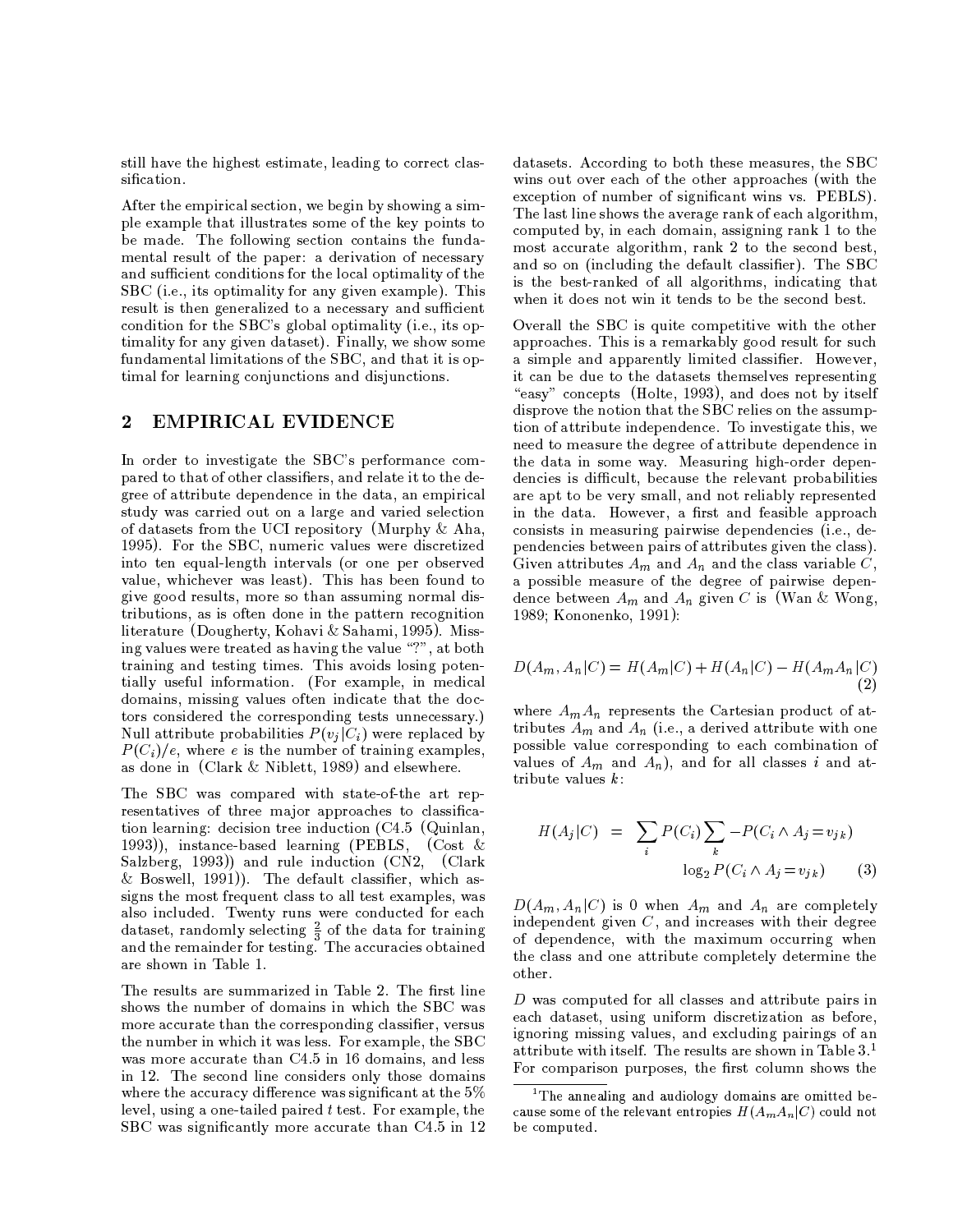Table 1: Empirical results: average accuracies and standard deviations. Superscripts denote significance levels for the difference in accuracy between the SBC and the corresponding algorithm, using a one-tailed paired  $t$  test: 1 is 0.005, 2 is 0.01, 3 is 0.025, 4 is 0.05, 5 is 0.1, and 6 is above 0.1.

| Domain                 | $_{\rm SBC}$    | Default                     | C4.5                        | <b>PEBLS</b>                 | $\overline{\text{CN2}}$     |
|------------------------|-----------------|-----------------------------|-----------------------------|------------------------------|-----------------------------|
| Audiology              | $73.9 + 5.3$    | $21.3 \pm 2.6$ <sup>1</sup> | $72.5 \pm 5.8$ <sup>6</sup> | $75.8 \pm 5.4$ <sup>4</sup>  | $71.0 \pm 5.1$ <sup>2</sup> |
| Annealing              | $93.5 \pm 2.7$  | $76.4 + 1.8$ <sup>1</sup>   | $91.3 \pm 2.3$ <sup>3</sup> | $98.7 + 0.9$ <sup>1</sup>    | $81.2 \pm 5.4$ <sup>1</sup> |
| Breast cancer          | $68.7 \pm 5.4$  | 67.6 $\pm$ 7.6 <sup>6</sup> | $70.1 \pm 5.6$ <sup>4</sup> | $65.8 \pm 4.7$ <sup>3</sup>  | 67.9 $\pm$ 7.1 <sup>6</sup> |
| Credit screening       | $85.2 + 1.7$    | $57.4 + 3.8$ <sup>1</sup>   | $85.0 \pm 2.0$ <sup>6</sup> | $81.3 + 2.0$ <sup>1</sup>    | $82.0 \pm 2.2$ <sup>1</sup> |
| Chess endgames         | $88.0 \pm 1.4$  | $52.0 \pm 1.9$ <sup>1</sup> | $99.2 \pm 0.1$ <sup>1</sup> | $96.9 \pm 0.7$ $^1$          | $98.1 \pm 1.0$ <sup>1</sup> |
| Pima diabetes          | $74.4 \pm 3.0$  | $66.0 \pm 2.3$ <sup>1</sup> | $72.4 \pm 2.8$ <sup>4</sup> | $71.4 \pm 2.4$ <sup>1</sup>  | $73.8 \pm 2.7$ <sup>6</sup> |
| Echocardiogram         | $66.7 \pm 7.4$  | 67.8 $\pm$ 6.6 <sup>6</sup> | $65.8 \pm 6.2$ <sup>6</sup> | 64.1 $\pm$ 6.1 $^5$          | $68.2 \pm 7.2$ <sup>6</sup> |
| Glass                  | $50.4 \pm 15.9$ | $31.7 + 5.5$ <sup>1</sup>   | $66.1 \pm 8.4$ <sup>1</sup> | $65.8 \pm 7.3$ <sup>1</sup>  | $63.8 \pm 5.5$ <sup>1</sup> |
| Heart disease          | $83.1 \pm 3.2$  | $55.0 \pm 3.4$ <sup>1</sup> | $74.2 + 4.2$ <sup>1</sup>   | $79.2 \pm 3.8$ <sup>1</sup>  | $79.7 \pm 2.9$ <sup>1</sup> |
| Hepatitis              | $81.2 \pm 3.7$  | $78.1 \pm 3.1$ $^2$         | $78.7 \pm 4.7$ <sup>4</sup> | $79.9 \pm 6.6$ <sup>6</sup>  | $80.3 \pm 4.2$ <sup>6</sup> |
| Horse colic            | $77.8 + 4.2$    | $63.6 \pm 3.9$ <sup>1</sup> | $83.6 \pm 4.1$ <sup>1</sup> | $76.3 \pm 4.4$ <sup>5</sup>  | $82.5 \pm 4.2$ <sup>1</sup> |
| Thyroid disease        | $97.3 \pm 0.7$  | $95.3 + 0.6$ <sup>1</sup>   | $99.1 + 0.2$ <sup>1</sup>   | $97.3 \pm 0.4$ <sup>6</sup>  | $98.8 \pm 0.4$ <sup>1</sup> |
| <b>Iris</b>            | $89.0 \pm 12.8$ | $26.5 \pm 5.2$ <sup>1</sup> | $93.4 \pm 2.4$ <sup>5</sup> | $91.7 \pm 3.7$ <sup>6</sup>  | $93.3 \pm 3.6$ <sup>5</sup> |
| Labor neg.             | $92.6 \pm 7.9$  | 65.0 $\pm$ 9.5 <sup>1</sup> | $79.7 \pm 7.1$ <sup>1</sup> | 91.6 $\pm$ 4.3 <sup>6</sup>  | $82.1 \pm 6.9$ <sup>1</sup> |
| Lung cancer            | $46.4 \pm 14.7$ | $26.8 \pm 12.3^1$           | $40.9 \pm 16.3^6$           | $42.3 \pm 17.3^6$            | $38.6 \pm 13.5^4$           |
| Liver disease          | $61.8 \pm 6.9$  | $58.1 \pm 3.4$ <sup>3</sup> | 63.7 $\pm$ 4.3 <sup>6</sup> | 60.1 $\pm$ 3.6 <sup>6</sup>  | 65.0 $\pm$ 3.8 <sup>4</sup> |
| LED                    | $66.8 + 5.9$    | $8.0 \pm 2.7$ <sup>1</sup>  | $61.2 \pm 8.4$ <sup>2</sup> | $55.3 + 6.1$ <sup>1</sup>    | $58.6 \pm 8.1$ <sup>1</sup> |
| Lymphography           | $81.5 + 5.6$    | $57.3 \pm 5.4$ <sup>1</sup> | $75.3 \pm 4.8$ <sup>1</sup> | $82.9 \pm 5.6$ <sup>6</sup>  | $78.8 \pm 4.9$ <sup>3</sup> |
| Post-operative         | 61.8 $\pm$ 9.8  | $71.2 + 5.2$ <sup>1</sup>   | $70.2 \pm 4.9$ <sup>1</sup> | $58.8 + 8.1$ <sup>6</sup>    | $60.8 \pm 8.2$ <sup>6</sup> |
| Promoters              | $87.6 \pm 6.0$  | $43.1 \pm 4.2$ <sup>1</sup> | $74.3 \pm 7.8$ <sup>1</sup> | $91.7 \pm 5.9$ <sup>1</sup>  | $75.9 \pm 8.8$ <sup>1</sup> |
| Primary tumor          | $44.9 \pm 5.4$  | $24.6 \pm 3.2$ <sup>1</sup> | $35.9 \pm 5.8$ <sup>1</sup> | $30.9 \pm 4.7$ $^1$          | $39.8 \pm 5.2$ <sup>1</sup> |
| Solar flare            | $68.0 + 3.1$    | $25.2 \pm 4.4$ <sup>1</sup> | $70.6 \pm 2.9$ <sup>1</sup> | 67.6 $\pm$ 3.5 <sup>6</sup>  | $70.4 \pm 3.0$ <sup>1</sup> |
| $\operatorname{Sonar}$ | $24.1 \pm 8.7$  | $50.8 \pm 7.6$ <sup>1</sup> | $64.7 \pm 7.2$ <sup>1</sup> | $73.3 \pm 7.5$ <sup>1</sup>  | $66.2 \pm 7.5$ <sup>1</sup> |
| Soybean                | $100.0 \pm 0.0$ | $30.0 + 14.31$              | $95.0 \pm 9.0$ <sup>3</sup> | $100.0 \pm 0.0$ <sup>6</sup> | $96.9 \pm 5.9$ <sup>3</sup> |
| Splice junctions       | $95.4 \pm 0.6$  | $52.4 \pm 1.6$ <sup>1</sup> | $93.4 \pm 0.8$ <sup>1</sup> | $94.3 \pm 0.5$ <sup>1</sup>  | $81.5 \pm 5.5$ <sup>1</sup> |
| Voting records         | $91.2 \pm 1.6$  | $60.5 \pm 3.1$ <sup>1</sup> | $96.3 \pm 1.3$ <sup>1</sup> | $94.9 \pm 1.2$ <sup>1</sup>  | $95.8 \pm 1.6$ <sup>1</sup> |
| Wine                   | $90.9 \pm 13.3$ | $36.4 \pm 9.9$ <sup>1</sup> | 91.7 $\pm$ 5.6 <sup>6</sup> | $96.9 \pm 2.2$ <sup>4</sup>  | $90.8 \pm 4.7$ <sup>6</sup> |
| Zoology                | $91.9 \pm 3.6$  | $39.4 \pm 6.4$ <sup>1</sup> | $89.6 \pm 4.7$ <sup>1</sup> | $94.6 \pm 4.3$ <sup>1</sup>  | $90.6 \pm 5.0$ <sup>5</sup> |

SBC's rank in each domain (i.e., 1 if it was the most accurate algorithm, 2 if it was the second most accurate, etc.) The second column shows the maximum value of D observed in the dataset. The third column shows the percentage of all attributes which exhibited a degree of dependence with some other attribute of at least  $0.2$ .<sup>2</sup> The fourth column shows the average  $D$ for all attribute pairs in the dataset.

This table leads to two important observations. One is that the SBC achieves higher accuracy than more sophisticated approaches in many domains where there is substantial attribute dependence, and therefore the reason for its good comparative performance is not that there are no attribute dependences in the data. The other is that the correlation between the aver-

age degree of attribute dependence and the difference in accuracy between the SBC and other algorithms is small ( $R^2 = 0.13$  for C4.5, 0.27 for PEBLS, and 0.19 for CN2), and therefore attribute dependence is not a good predictor of the SBC's differential performance vs. approaches that can take it into account. Thus the SBC's surprisingly good performance remains unexplained. In the remainder of this paper we begin to shed some light on this matter.

Table 2. Summary of accuracy results.

| Measure       |        | - 14.5 | PERLS     | CN2   |
|---------------|--------|--------|-----------|-------|
| No. wins      | $\sim$ | 16-12  | $15 - 11$ | 18-10 |
| No. sig. wins |        | 12-9   | 7-9       | 12-8  |
| Rank          | 2.32   | 2.54   | 2.79      | 2.68  |

<sup>&</sup>lt;sup>2</sup>This value is commonly used as a threshold above which attributes are considered to be significantly dependent.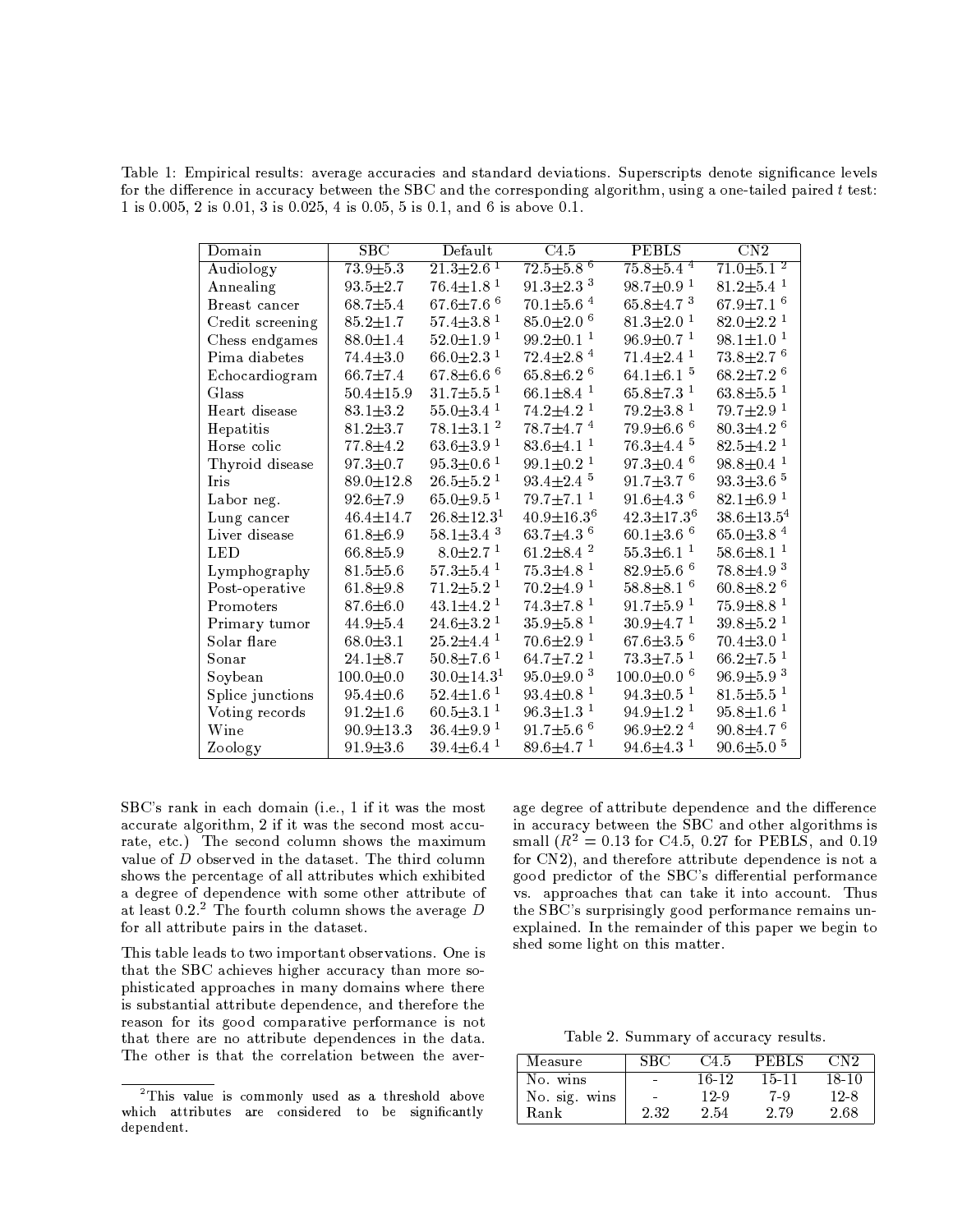| Domain           | Rank           | $D_{Max}$ | $\%$ Hi. | $\overline{D_{Avg}}$ |
|------------------|----------------|-----------|----------|----------------------|
| Breast cancer    | $\overline{2}$ | 0.548     | 66.7     | 0.093                |
| Credit screening | $\mathbf 1$    | 0.790     | 46.7     | 0.060                |
| Chess endgames   | $\overline{4}$ | 0.383     | 25.0     | 0.015                |
| Pima diabetes    | $\mathbf{1}$   | 0.483     | 62.5     | 0.146                |
| Echocardiogram   | 3              | 0.769     | 85.7     | 0.360                |
| Glass            | $\overline{4}$ | 0.836     | 100.0    | 0.363                |
| Heart disease    | $\mathbf 1$    | 0.388     | 53.8     | 0.085                |
| Hepatitis        | $\mathbf{1}$   | 0.589     | 52.6     | 0.089                |
| Horse colic      | 3              | 0.510     | 95.5     | 0.157                |
| Thyroid disease  | 3              | 0.516     | 44.0     | 0.054                |
| <b>Tris</b>      | 4              | 0.731     | 100.0    | 0.469                |
| Labor neg.       | $\mathbf{1}$   | 1.189     | 100.0    | 0.449                |
| Lung cancer      | $\mathbf{1}$   | 1.226     | 98.2     | 0.165                |
| Liver disease    | 3              | 0.513     | 100.0    | 0.243                |
| LED              | $\mathbf{1}$   | 0.060     | 0.0      | 0.025                |
| Lymphography     | $\overline{2}$ | 0.410     | 55.6     | 0.076                |
| Post-operative   | 3              | 0.181     | 0.0      | 0.065                |
| Promoters        | $\overline{2}$ | 0.394     | 98.2     | 0.149                |
| Primary tumor    | $\overline{1}$ | 0.098     | 0.0      | 0.023                |
| Solar flare      | 3              | 0.216     | 16.7     | 0.041                |
| Sonar            | $\overline{5}$ | 1.471     | 100.0    | 0.491                |
| Soybean          | $\mathbf{1}$   | 0.726     | 31.4     | 0.016                |
| Splice junctions | $\mathbf{1}$   | 0.084     | 0.0      | 0.017                |
| Voting records   | $\overline{4}$ | 0.316     | 25.0     | 0.052                |
| $\rm{Wine}$      | 3              | 0.733     | 100.0    | 0.459                |
| Zoology          | $\overline{2}$ | 0.150     | 0.0      | 0.021                |

Table 3: Empirical measures of attribute dependence.

#### AN EXAMPLE 3

Consider a Boolean concept, described by three attributes  $A$ ,  $B$  and  $C$ . Let the two classes be + and -, and equiprobable  $(P(+)) = P(-) = \frac{1}{2}$ . Given<br>an example E, let  $P(A|+)$  be a shorthand for  $P(A=$  $a_E|+)$ ,  $a_E$  being the value of attribute A in the instance, and similarly for the other attributes. Let A and C be independent, and let  $A = B$  (i.e., A and  $B$  are completely dependent).  $B$  should therefore be ignored, and the optimal classification procedure for a test instance is to assign it to class  $+$  if  $P(A|+)P(C|+) - P(A|-)P(C|-) > 0$ , and to class – if the inequality has the opposite sign (the classification is arbitrary if the two sides are equal). On the other hand, the SBC will take  $B$  into account as if it was independent from  $A$ , and this will be equivalent to counting A twice. Thus, the SBC will assign the instance to class + if  $P(A|+)^2 P(C|+) - P(A|-)^2 P(C|-) > 0$ , and to - otherwise.

Applying Bayes' theorem,  $P(A|+)$  can be re-expressed as  $P(A)P(+|A)/P(+)$ , and similarly for the other probabilities. Since  $P(+) = P(-)$ , after canceling like terms this leads to the equivalent expressions



Figure 1: Decision boundaries for the SBC and the optimal classifier.

 $P(+|A)P(+|C) - P(-|A)P(-|C) > 0$  for the optimal decision, and  $P(+|A)^2P(+|C) - P(-|A)^2P(-|C) > 0$ for the SBC. Let  $P(+|A) = p'$ , and  $P(+|C) = q'$ . Then<br>class + should win when  $pq - (1-p)(1-q) > 0$ , which is equivalent to  $q > 1 - p$ . With the SBC, it will<br>win when  $p^2q - (1 - p)^2(1 - q) > 0$ , which is equiv-<br>alent to  $q > \frac{(1-p)^2}{p^2+(1-p)^2}$ . The two curves are shown in<br>Fig. 1. The remarkable fact is that, even though the independence assumption is decisively violated because  $B = A$ , the SBC disagrees with the optimal procedure only in the two narrow regions that are above one of the curves and below the other; everywhere else it performs the correct classification. Thus, for all problems where  $(p, q)$  does not fall in those two small regions, the SBC is effectively optimal. By contrast, according to the independence assumption it should be optimal only when the two expressions are identical, i.e. at the three isolated points where the curves cross:  $(0, 1)$ ,  $(\frac{1}{2}, \frac{1}{2})$  and  $(1, 0)$ . This shows that the SBC's range of applicability may in fact be much broader than previously thought. In the next section we examine the general case and formalize this result.

#### $\overline{\mathbf{4}}$ LOCAL OPTIMALITY

We begin with some necessary definitions.

**Definition 1** The Bayes rate for an example is the lowest error rate achievable by any classifier on that example (Duda & Hart, 1973).

**Definition 2** A classifier is locally optimal for a given example iff its error rate on that example is equal to the Bayes rate.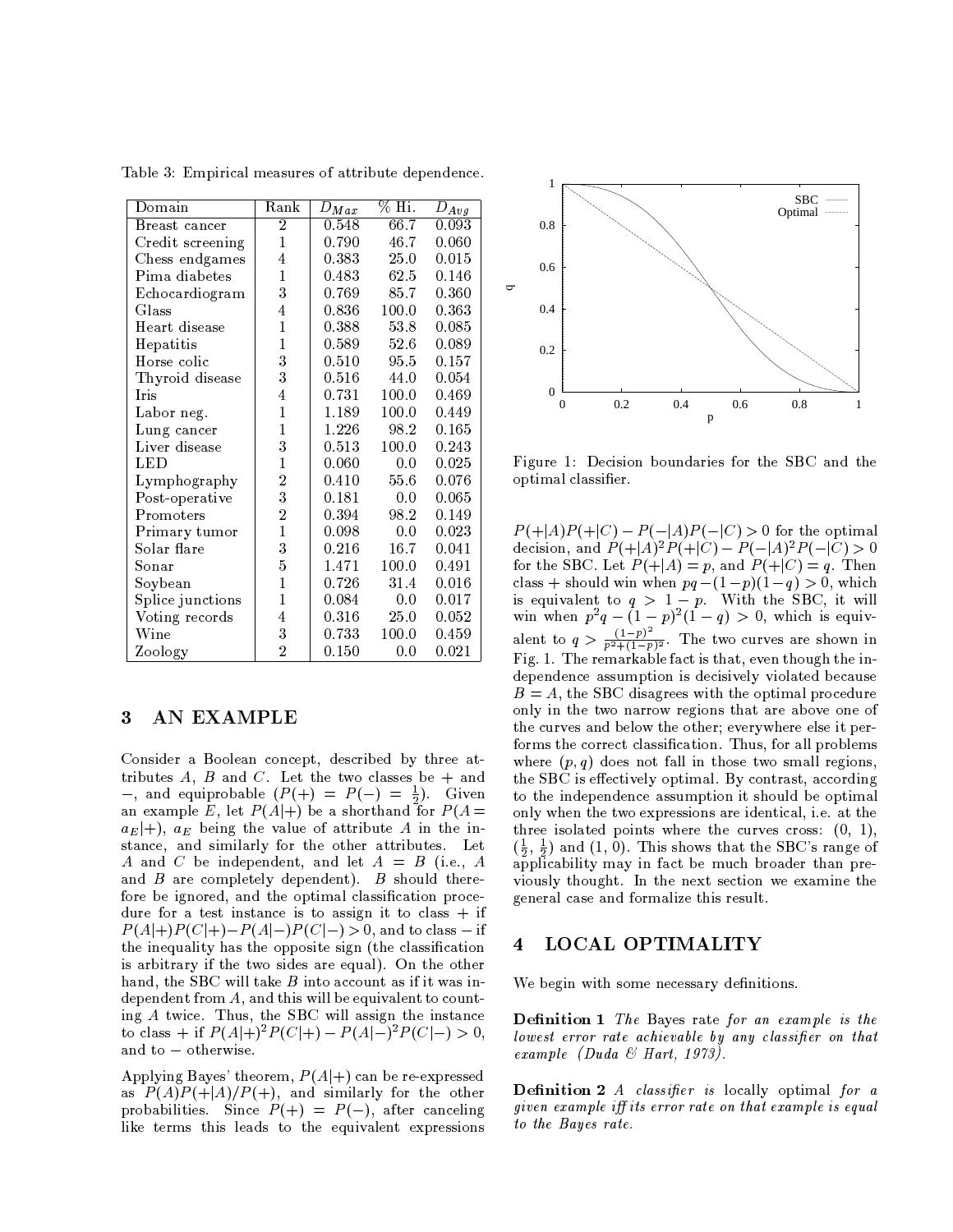**Definition 3** A classifier is globally optimal for a given sample (dataset) iff it is locally optimal for every example in that sample. A classifier is globally optimal for a given problem (domain) iff it is globally optimal for all possible samples of that problem (i.e., for all datasets extracted from that domain).

Consider the two-class case in general. Let the classes be + and - as before,  $p =$  $P(+|E),$  $r = [P(+)/P(E)] \prod_{j=1}^{a} P(v_j|+)$ , and  $s = [P(-)/P(E)] \prod_{j=1}^{a} P(v_j|-)$  (refer to Eq.1). In this section we will derive a necessary and sufficient condition for the local optimality of the SBC, and show that the volume of the SBC's region of optimality in the space of valid values of  $(p, r, s)$  is half of the total volume of this space.

The key to these results lies in the distinction between classification and probability estimation. Equation 1 yields a correct estimate of the class probabilities only when the independence assumption holds; but for purposes of classification, the class probability estimates can diverge widely from the true values, as long as the maximum estimate still corresponds to the maximum true probability. For example, suppose there are two classes + and -, and let  $P(+|E) = 0.51$  and  $P(-|E) = 0.49$  be the true class probabilities given example  $E$ . The optimal decision is then to assign  $E$ to class  $+$ . Suppose also that Equation 1 gives the estimates  $\hat{P}(+|E) = 0.99$  and  $\hat{P}(-|E) = 0.01$ . The independence assumption is violated by a wide margin, and yet the SBC still makes the optimal decision.

**Theorem 1** The SBC is locally optimal for an example E iff  $(p \geq \frac{1}{2} \land r \geq s) \lor (p \leq \frac{1}{2} \land r \leq s)$  for E.

Proof. The SBC is optimal when its error rate is the minimum possible. When  $p = P(+|E) > \frac{1}{2}$ , the minimum error is  $1 - p$ , and is obtained by assigning E to class +. The SBC assigns E to class + when  $P(+|E) > P(-|E)$  according to Eq. 1, i.e., when  $r > s$ . Thus if  $p > \frac{1}{2} \wedge r > s$  the SBC is optimal. Conversely, when  $p = \tilde{P}(+|E) < \frac{1}{2}$ , the minimum error is p, it<br>is obtained by assigning E to class –, and the SBC does this when  $r < s$ . Thus the SBC is optimal when  $p < \frac{1}{2} \land r < s$ . When  $p = \frac{1}{2}$ , either decision is optimal, so the inequalities can be generalized as shown.  $\Box$ 

**Corollary 1** The SBC is locally optimal in half the volume of the space of possible values of  $(p, r, s)$ .

*Proof.* Since p, r and s are probabilities,  $(p, r, s)$  only takes values in the unit cube  $[0, 1]^3$ . The region of this cube satisfying the condition in Theorem 1 is shown shaded in Fig. 2; it can easily be seen to occupy half



Figure 2. Region of optimality of the SBC.

of the total volume of the cube. However, not all  $(r, s)$  pairs correspond to valid probability combinations. Since  $p$  is unconstrained, the projection of the space  $U$  of valid probability combinations on all planes  $p = p_0$  is the same. By Theorem 1, the region of optimality on planes below  $p_0 = \frac{1}{2}$  becomes the region of nonoptimality on planes above  $p_0 = \frac{1}{2}$ , and vice-versa (i.e., the optimal region for projections below  $p_0 = \frac{1}{2}$ is the photographic negative of the optimal region for projections above). Thus, if S is the area of U's projection and  $S_O$  is the area of the optimal region for  $p_0 < \frac{1}{2}$ , the area of the optimal region for  $p_0 > \frac{1}{2}$  is  $S-S_0^2$ , and the total volume of the region of optimality is  $\frac{1}{2}S_O + \frac{1}{2}(S-S_0) = \frac{1}{2}S$ . (Also, since if  $(r, s)$  is a valid probability combination then so is  $(s, r)$ , the region of optimality is symmetric about  $s = r$ , and<br>therefore  $S_O = \frac{1}{2}S$  both above and below  $p_0 = \frac{1}{2}$ .)  $\Box$ 

In contrast, by the independence assumption the SBC would be optimal only on the line where the planes  $r = p$  and  $s = 1 - p$  intersect. Thus the previously assumed region of optimality of the SBC is a secondorder infinitesimal fraction of the actual one.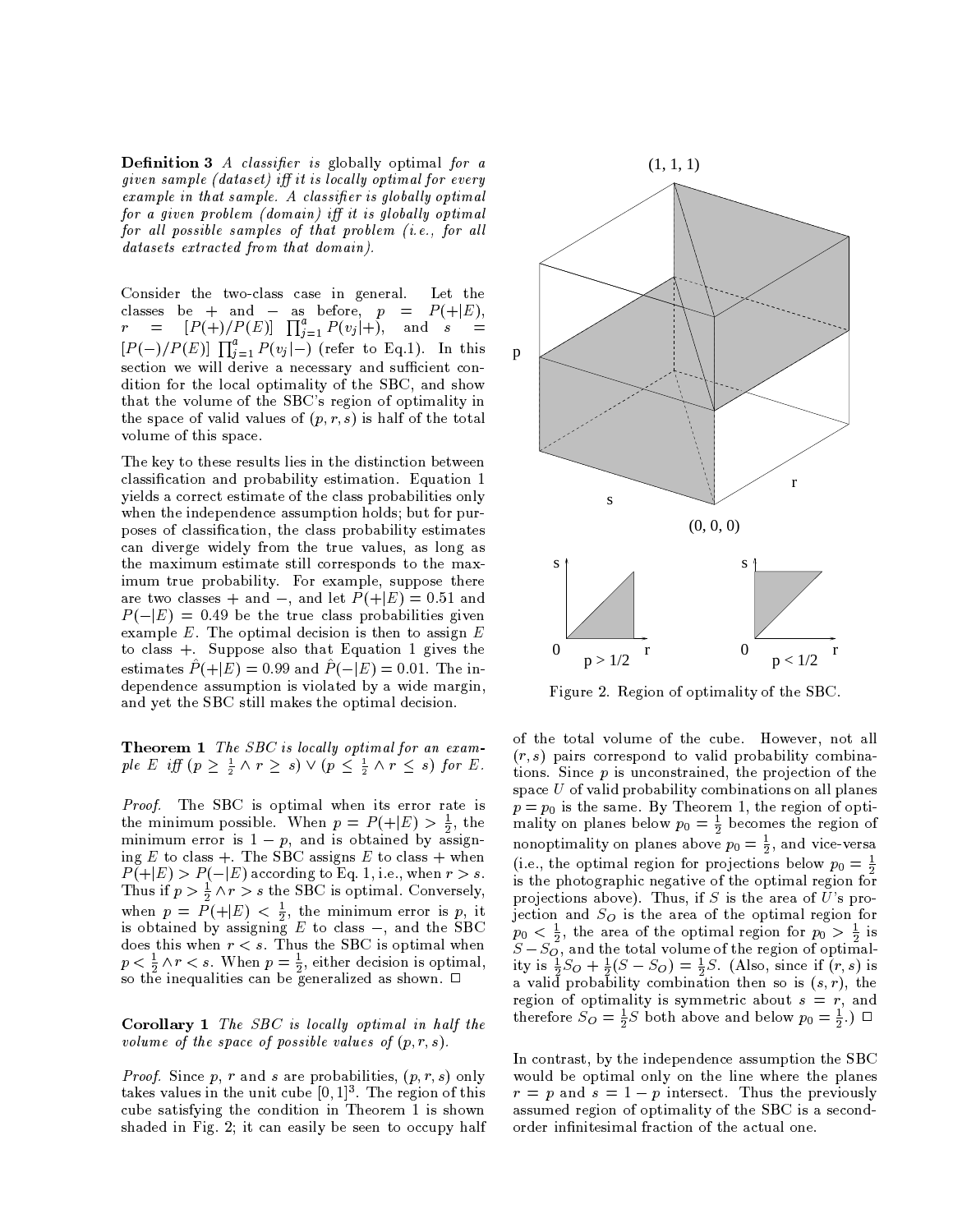#### **GLOBAL OPTIMALITY**  $\mathbf{5}$

The extension of Theorem 1 to global optimality is immediate. Let  $p$ ,  $r$  and  $s$  for example  $E$  be indexed as  $p_E$ ,  $r_E$  and  $s_E$ .

Theorem 2 The SBC is globally optimal for a sample (dataset)  $\Sigma$  iff  $\forall E \in \Sigma$   $(p_E \geq \frac{1}{2} \land r_E \geq s_E) \lor (p_E \leq$  $\frac{1}{2} \wedge r_E \leq s_E$ .

*Proof.* By Definition 3 and Theorem 1.  $\Box$ 

However, verifying this condition directly on a test sample will in general not be possible, since it involves finding the true class probabilities for all examples in the sample. Further, verifying it for a given domain (i.e, for all possible samples extracted from that domain) will in general involve a computation of size proportional to the number of possible examples, and therefore exponential in the number of attributes and computationally infeasible. Thus the remainder of this section is dedicated to investigating more concrete conditions for the optimality of the SBC, some necessary and some sufficient.

#### NECESSARY CONDITIONS  $5.1$

Let  $a$  be the number of attributes, as before, let  $c$  be the number of classes, let  $v$  be the maximum number of values per attribute, and let  $d$  be the number of different numbers representable on the machine implementing the SBC. For example, if numbers are represented using 16 bits,  $d = 2^{16} = 65536$ .

Theorem 3 The SBC cannot be globally optimal for more than  $d^{c(av+1)}$  different problems.

*Proof.* Since the SBC's state is composed of  $c(av +$ 1) probabilities, and each probability can only have d different values, the SBC can only be in at most  $d^{c(av+1)}$  states, and thus it cannot distinguish between more than this number of concepts.  $\Box$ 

Even though  $d^{c(av+1)}$  can be very large, this is a significant restriction because many concept classes have size doubly exponential in  $a$  (e.g., arbitrary DNF formulas in Boolean domains), and due to the extremely rapid growth of this function the SBC's capacity will be exceeded even for commonly-occurring values of  $a$ . On the other hand, this restriction is compatible with concept classes whose size grows only exponentially with  $a$  (e.g., conjunctions).

This result reflects the SBC's limited information storage capacity, and should be contrasted with the case of classifiers (like instance-based, rule and decision tree learners) whose memory size can be proportional to

the sample size. It also shows that the condition in Theorem 2 is satisfied by an exponentially decreasing fraction of all possible domains as  $a$  increases. This is consistent with the fact that local optimality has to be verified for every possible combination of attribute values if the SBC is to be globally optimal for a domain (Definition 3), and the probability of this decreases exponentially with  $a$ , starting at 100% for  $a=1$ . However, a similar statement is true for other learners; it simply reflects the fact that it is very difficult to optimally learn a very wide class of concepts. The SBC's information storage capacity is  $O(a)$ . If  $e$  is the training set size, learners that can memorize all the individual examples (or the equivalent) have a storage capacity of  $O(ea)$ , and therefore have the ability in principle to converge to optimal when  $e \rightarrow \infty$ . However, for any finite  $e$  there is a value of  $a$  after which the fraction of problems on which those learners can be optimal also starts to decrease exponentially with a.

**Theorem 4** In symbolic domains, the SBC is globally optimal only for linearly separable problems.

*Proof.* Define one Boolean feature  $b_{ik}$  for each attribute value, i.e.,  $b_{jk} = 1$  if  $A_j = v_{jk}$  and 0 otherwise, where  $v_{jk}$  is the kth value of attribute  $A_j$ . Then, by taking the logarithm of Eq. 1, the SBC is equivalent to a linear machine (Duda & Hart, 1973) whose discriminant function for class  $C_i$  is  $\log P(C_i)$  +  $\sum_{j,k} \log P(A_j = v_{jk} | C_i) b_{jk}$  (i.e., the weight of each Boolean feature is the log-probability of the corresponding attribute value given the class).  $\Box$ 

This is not a sufficient condition, because the SBC cannot learn some linearly separable concepts. For example, it narrowly fails on the concept 3-of-7 (i.e., the concept composed of examples where at least 3 of 7 Boolean attributes are true) (Kohavi, 1995). Thus in Boolean domains the SBC's range of optimality is a subset of the perceptron's (Duda & Hart, 1973). However, in numeric domains the SBC is not restricted to linearly separable problems; for example, if classes are normally distributed, nonlinear boundaries and multiple disconnected regions can arise, and the SBC is able to identify them (see (Duda & Hart, 1973)).

#### 5.2 SUFFICIENT CONDITIONS

In this section we establish the SBC's optimality for some common concept classes.

**Theorem 5** The SBC is globally optimal if, for all classes  $C_i$  and examples  $E = (v_1, v_2, \ldots, v_a)$ ,<br> $P(E|C_i) = \prod_{j=1}^a P(v_j|C_i)$ .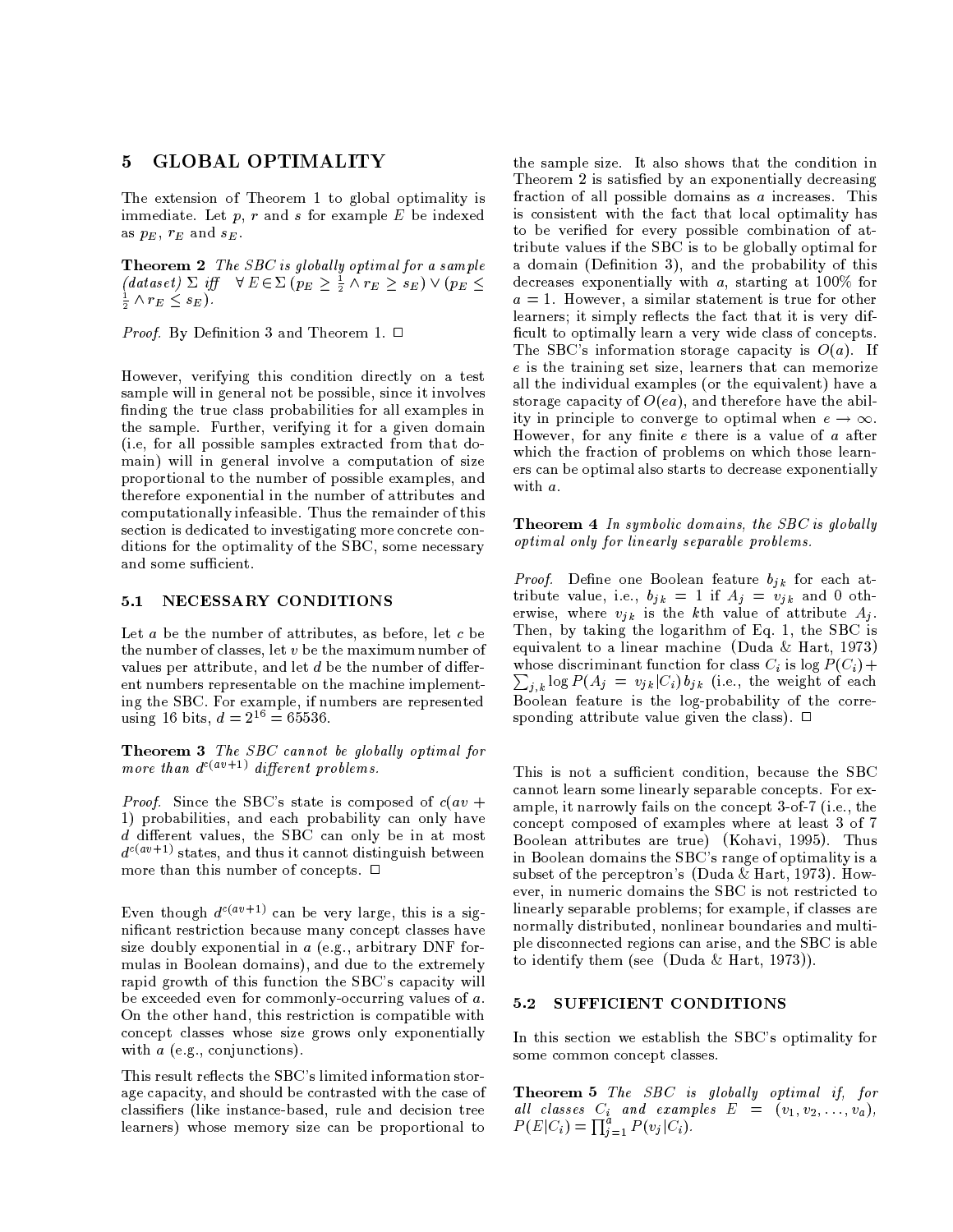This result is restated here for completeness. The crucial point is that this condition is sufficient, but not necessary.

**Theorem 6** The SBC is globally optimal for learning conjunctions of literals.

*Proof.* Suppose there are *n* literals  $L_j$  in the conjunction. A literal may be a Boolean attribute or its negation. In addition, there may be  $a - n$  irrelevant attributes; they simply cause each line in the truth table to become  $2^{a-n}$  lines with the same values for the class and all relevant attributes, each of those lines corresponding to a possible combination of the irrelevant attributes. For simplicity, they will be ignored from here on (i.e.,  $n = a$  will be assumed without loss of generality). Recall that, in the truth table for conjunction, the class C is 0 (false) for all but  $L_0 = L_1 =$ Junction, the class C is 0 (take) for all but  $L_0 = L_1 =$ <br>  $\cdots = L_n = 1$  (true). Thus, using a bar to denote<br>
negation,  $P(C) = \frac{1}{2^n}$ ,  $P(\overline{C}) = \frac{2^n-1}{2^n}$ ,  $P(L_j|C) = 1$ ,<br>  $P(\overline{L_j}|C) = 0$ ,  $P(\overline{L_j}|\overline{C}) = \frac{2^{n-1}}{2^n-1}$  ( corresponds to  $C$ , over the number of times the class is 0). Let E be an arbitrary example, and let m of the conjunction's literals be true in  $E$ . For simplicity, the factor  $1/P(E)$  will be omitted from all probabilities. Then:

$$
P(C|E) = P(C) Pm(Lj|C) Pn-m(\overline{Lj}|C)
$$
  
= 
$$
\begin{cases} \frac{1}{2^n} & \text{if } n = m \\ 0 & \text{otherwise} \end{cases}
$$
  

$$
P(\overline{C}|E) = P(\overline{C}) Pm(Lj|\overline{C}) Pn-m(\overline{Lj}|\overline{C})
$$

$$
I(C|E) = I(C) I (L_j|C) I (L_j|C)
$$
  
= 
$$
\frac{2^n - 1}{2^n} \left(\frac{2^{n-1} - 1}{2^n - 1}\right)^m \left(\frac{2^{n-1}}{2^n - 1}\right)^{n-m}
$$

Notice that  $\frac{2^{n-1}-1}{2^{n}-1} < \frac{1}{2}$  for all *n*. Thus, for  $m = n$ ,<br>  $P(\overline{C}|E) = P(\overline{C}) \left(\frac{2^{n-1}-1}{2^{n}-1}\right)^n < P(\overline{C})(\frac{1}{2})^n < \frac{1}{2^n}$  $P(C|E)$ , and class 1 wins. For all  $m < n$ ,  $P(C|E) = 0$ and  $P(\overline{C}|E) > 0$ , and thus class 0 wins. Therefore the SBC always makes the correct decision, i.e., it is globally optimal. □

Notice that conjunctive concepts verify the independence assumption for class 1, but not for class 0. (For example, if  $C = A_0 \wedge A_1$ ,  $P(A_1|\overline{C}) = \frac{1}{3}$   $\neq$  $P(A_1|\overline{C}, A_0) = 0$ , by inspection of the truth table.) Thus conjunctions are an example of a class of concepts where the SBC is in fact optimal, but would not be if it required attribute independence.

**Theorem 7** The SBC is globally optimal for learning disjunctions of literals.

*Proof.* Similar to that for Theorem 6, letting m be the number of the disjunction's literals that are false in  $E$ .  $\Box$ 

Conversely, disjunctions verify the independence assumption for class 0, but not for class 1, and are another example of the SBC's optimality even when the independence assumption is violated.

As corollaries, the SBC is also optimal for negated conjunctions and negated disjunctions, and for the identity and negation functions, with any number of irrelevant attributes.

### 6 **CONCLUSIONS AND FUTURE WORK**

In this paper we verified that the SBC performs quite well in practice even when strong attribute dependences are present, and showed that this is at least in part due to the fact that, contrary to previous assumptions, the SBC does not depend on attribute independence to be optimal. We then derived a number of necessary and a number of sufficient conditions for the SBC's optimality. In particular, we showed that the SBC is an optimal learner for conjunctive and disjunctive concepts, even though these violate the independence assumption.

Ideally, we would like to have a complete set of necessary and sufficient conditions for the optimality of the SBC, efficiently verifiable on real problems. In the previous section we began the work towards this goal. Also, even if the SBC is optimal in the limit (i.e., given an infinite sample), other classifiers may converge faster to the Bayes rate for certain problems. Thus, investigating the behavior of the SBC when the probability estimates it employs are imperfect due to the finiteness of the sample is also of interest. Another important area of future research concerns finding conditions under which the SBC is not optimal, but comes very close to being so, for example because it makes the wrong prediction on only a small fraction of the examples. Even when it is not optimal, the SBC will perform well relative to other algorithms as long as it is closer to the optimum than they are. This may explain some of the results in the empirical section.

In summary, the work reported here demonstrates that the SBC has a much greater range of applicability than previously thought. Since it also has advantages in terms of learning speed, classification speed, storage space and incrementality, this suggests that its use should be considered more often.